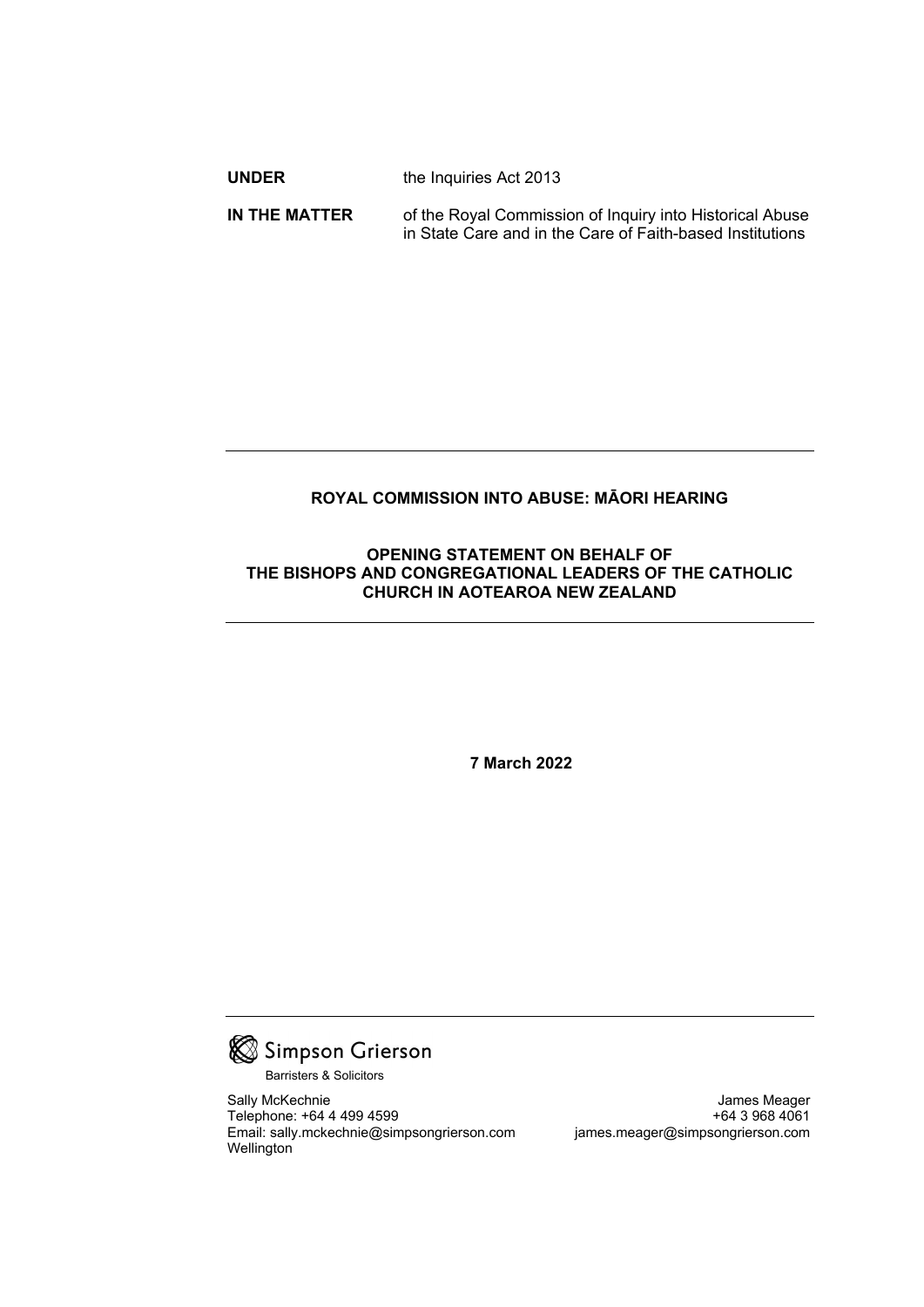#### **To:** The Chair and Commissioners

## **Tuia ki te rangi, tuia ki te whenua, tuia ki te here tangata. Tēnā tātou katoa.**

*Bind it to the heavens, bind it to the land, bind it to all people. Greetings.*

## **Ka haere ngā mihi ki a Ngāti Whātua Ōrakei kua whakatau nei i a mātou.**

*I send greetings to Ngāti Whātua Ōrakei who have "settled"(welcomed) us.*

# **E mihi ana ki ngā Kaikomihana e whakahaere ngā ahuatanga o to tātou huihuinga.**

*Greetings to the Commissioners who preside over these proceedings.*

**Ka nui rawa ngā mihi ki ngā purapura ora me te tino mihi i to rātou kaha, māia, manawatītī hoki ki te whakatokoto i a rātou korero kia mōhio whānuitia mai i o rātou mamae.**

*[Generous/great] greetings to the survivors, especially acknowledging their courage to share their stories so that their hurt may be made known.*

**Nei rā te mihi o ngā Pīhopa o te Hāhi Katorika me ngā Kaiarahi o Ngā Rōpū Whakapono ki Aotearoa, e kīia nei ko "Te Rōpū Tautoko"** *I bring the greetings of Te Rōpū Tautoko, the Catholic Bishops and Congregational Leaders of New Zealand.*

# **Ko James Meager ahau, ko ahau tētahi o ngā roia mō te Te Rōpū Tautoko.**

*I am James Meager, counsel for Te Rōpū Tautoko*

# **Nō reira tēnā koutou, tēnā koutou, tēnā koutou katoa.**

*Greetings, greetings, greetings.*

1. Commissioners, my name is James Meager and I appear as counsel for Te Rōpū Tautoko, on behalf of the Catholic bishops and congregational leaders of Aotearoa New Zealand. We acknowledge Commissioners, survivors and their whānau, survivor networks, Counsel Assisting, fellow counsel, and all those watching elsewhere on the livestream.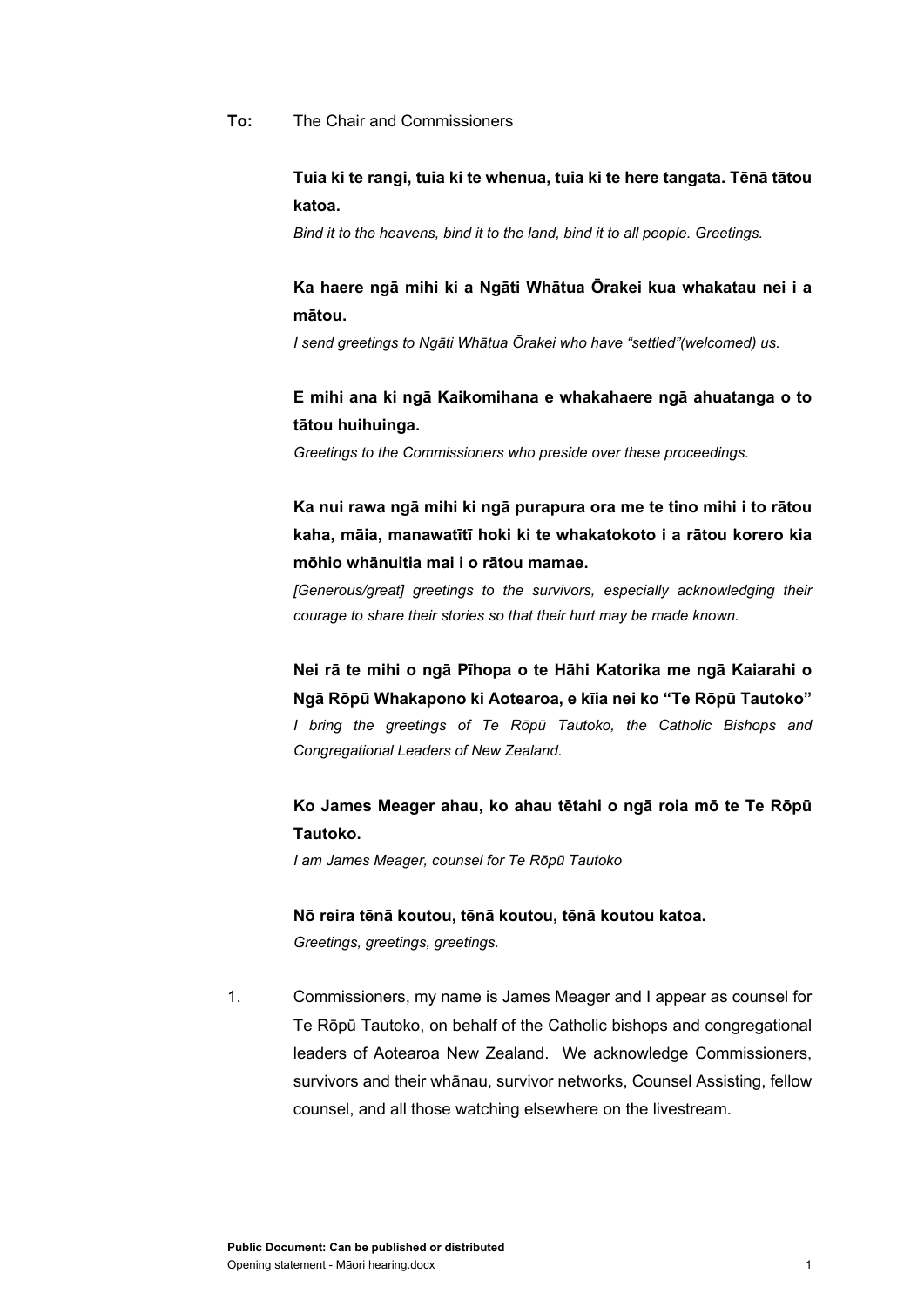- 2. We acknowledge that this hearing is being held during troubling times for our country. COVID-19 has impacted the ability for this hearing to physically take place on marae, and it has impacted the ability for survivors and advocates to be physically present to take part in this hearing.
- 3. COVID-19 has also restricted the ability for representatives of the Catholic Church to be present in person and to bear witness to survivor experiences. Please be reassured that the leadership of the Church are watching these proceedings through livestream and are listening to what survivors have to say.
- 4. Commissioners, while the Catholic Church will be playing a relatively minor role in this hearing, it acknowledges that many Māori were, in a variety of ways, in the care of representatives of the Catholic Church since the first Catholic missionaries arrived in New Zealand from the early 1800s. To the Church's great shame and sorrow, Māori are among those subject to harm and abuse while in the care of the Church.
- 5. The Catholic Church has a long history of working with Māori. Many of the first missions to New Zealand were for the express purpose of supporting Māori women, for example. Many Māori share the Catholic faith, and there is a great sadness felt that the Church has failed Māori in its care, leading to loss of faith and identity.
- 6. The Church sought to participate in this hearing in order to tautoko this kaupapa, acknowledge the mana of Māori survivors, and to continue to encourage survivors to come forward.
- 7. The Church acknowledges that a lack of information about the whakapapa of children who were placed into its care means we will likely never know the extent of harm suffered by Māori within the Catholic Church.
- 8. And we do know that harm did occur, not just physical, sexual, or emotional, but also cultural harm. The lack of recognition of whakapapa in itself is a cause of trauma. This has been a theme of previous hearings of this Inquiry. The Church hopes that through this dedicated Māori hearing, it can continue to learn how to respond to complaints of abuse